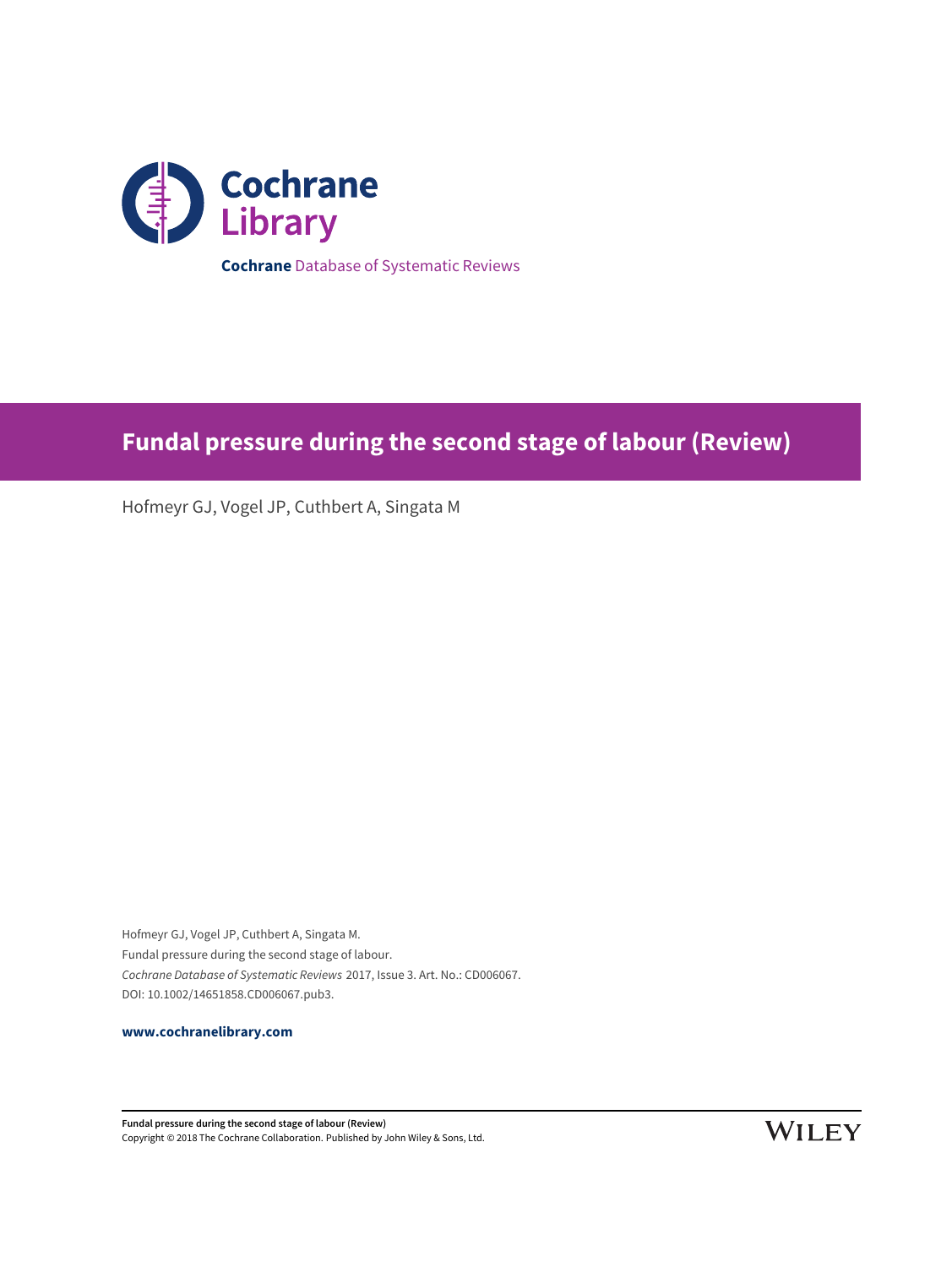**[Intervention Review]**

# **Fundal pressure during the second stage of labour**

G Justus Hofmeyr $^1$ , Joshua P Vogel $^2$ , Anna Cuthbert $^3$ , Mandisa Singata $^4$ 

<sup>1</sup>Walter Sisulu University, University of the Witwatersrand, Eastern Cape Department of Health, East London, South Africa. <sup>2</sup>UNDP/UNFPA/UNICEF/WHO/World Bank Special Programme of Research, Development and Research Training in Human Reproduction (HRP), Department of Reproductive Health and Research, World Health Organization, Geneva, Switzerland. <sup>3</sup>Cochrane Pregnancy and Childbirth Group, Department of Women's and Children's Health, The University of Liverpool, Liverpool, UK. <sup>4</sup>Effective Care Research Unit, University of the Witwatersrand/University of Fort Hare/East London Hospital complex, East London, South Africa

Contact address: G Justus Hofmeyr, Walter Sisulu University, University of the Witwatersrand, Eastern Cape Department of Health, East London, South Africa. [justhof@gmail.com](mailto:justhof@gmail.com).

**Editorial group:** Cochrane Pregnancy and Childbirth Group. **Publication status and date:** Edited (no change to conclusions), published in Issue 5, 2018.

**Citation:** Hofmeyr GJ, Vogel JP, Cuthbert A, Singata M. Fundal pressure during the second stage of labour. *Cochrane Database of Systematic Reviews* 2017, Issue 3. Art. No.: CD006067. DOI: 10.1002/14651858.CD006067.pub3.

Copyright © 2018 The Cochrane Collaboration. Published by John Wiley & Sons, Ltd.

# **A B S T R A C T**

## **Background**

Fundal pressure during the second stage of labour (also known as the 'Kristeller manoeuvre') involves application of manual pressure to the uppermost part of the uterus directed towards the birth canal, in an attempt to assist spontaneous vaginal birth and avoid prolonged second stage or the need for operative birth. Fundal pressure has also been applied using an inflatable belt. Fundal pressure is widely used, however methods of its use vary widely. Despite strongly held opinions in favour of and against the use of fundal pressure, there is limited evidence regarding its maternal and neonatal benefits and harms. There is a need for objective evaluation of the effectiveness and safety of fundal pressure in the second stage of labour.

#### **Objectives**

To determine if fundal pressure is effective in achieving spontaneous vaginal birth, and preventing prolonged second stage or the need for operative birth, and to explore maternal and neonatal adverse effects related to fundal pressure.

#### **Search methods**

We searched Cochrane Pregnancy and Childbirth's Trials Register (30 November 2016) and reference lists of retrieved studies.

#### **Selection criteria**

Randomised and quasi-randomised controlled trials of fundal pressure (manual or by inflatable belt) versus no fundal pressure in women in the second stage of labour with singleton cephalic presentation.

#### **Data collection and analysis**

Two or more review authors independently assessed potential studies for inclusion and quality. We extracted data using a pre-designed form. We entered data into Review Manager 5 software and checked for accuracy.

**Fundal pressure during the second stage of labour (Review)**

Copyright © 2018 The Cochrane Collaboration. Published by John Wiley & Sons, Ltd.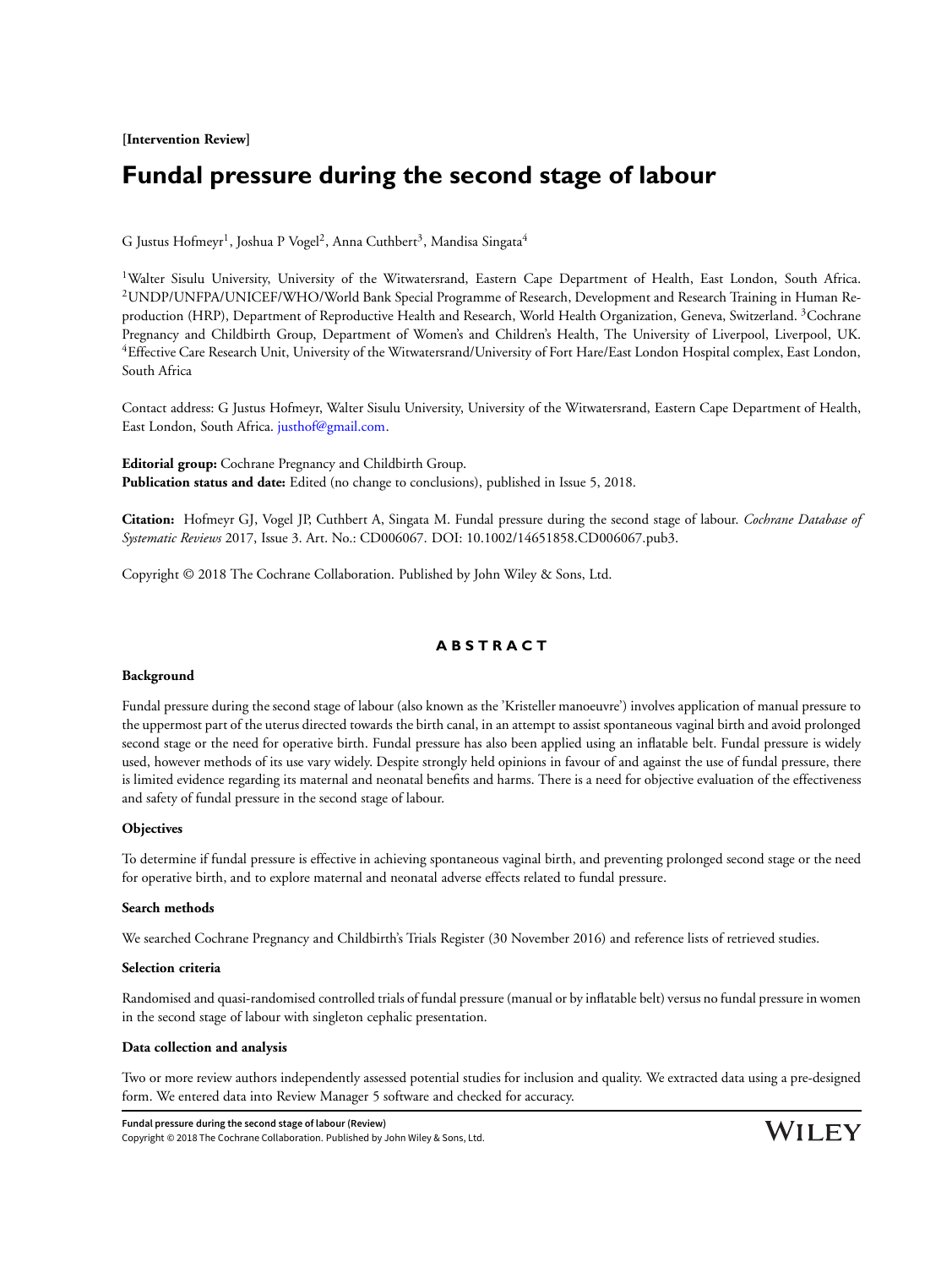## **Main results**

Nine trials are included in this updated review. Five trials (3057 women) compared manual fundal pressure versus no fundal pressure. Four trials (891 women) compared fundal pressure by means of an inflatable belt versus no fundal pressure. It was not possible to blind women and staff to this intervention. We assessed two trials as being at high risk of attrition bias and another at high risk of reporting bias. All other trials were low or unclear for other risk of bias domains. Most of the trials had design limitations. Heterogeneity was high for the majority of outcomes.

#### **Manual fundal pressure versus no fundal pressure**

Manual fundal pressure was not associated with changes in: **spontaneous vaginal birth within a specified time** (risk ratio (RR) 0.96, 95% confidence interval (CI) 0.71 to 1.28; 120 women; 1 trial; very low-quality evidence), **instrumental births** (RR 3.28, 95% CI 0.14 to 79.65; 197 women; 1 trial), **caesarean births** (RR 1.10, 95% CI 0.07 to 17.27; 197 women; 1 trial), **operative birth** (average RR 0.66, 95% CI 0.12 to 3.55; 317 women; 2 studies; I² = 43%; Tau² = 0.71; very low-quality evidence), **duration of second stage** (mean difference (MD) -0.80 minutes, 95% CI -3.66 to 2.06 minutes; 194 women; 1 study; very low-quality evidence), **low arterial cord pH** in newborn babies (RR 1.07, 95% CI 0.72 to 1.58; 297 women; 2 trials; very low-quality evidence), or **Apgar scores less than seven at five minutes** (average RR 4.48, 95% CI 0.28 to 71.45; 2759 infants; 4 trials;  $I^2 = 89\%$ ; Tau<sup>2</sup> = 3.55; very low-quality evidence). More women who received manual fundal pressure had **cervical tears** than in the control group (RR 4.90, 95% CI 1.09 to 21.98; 295 women; 1 trial). No **neonatal deaths** occurred in either of the two studies reporting this outcome (very low-quality evidence). No trial reported the outcome **severe maternal morbidity or death.**

#### **Fundal pressure by inflatable belt versus no fundal pressure**

Fundal pressure by inflatable belt did not reduce the number of women having**instrumental births** (average RR 0.73, 95% CI 0.52 to 1.02; 891 women; 4 trials; I² = 52%; Tau² = 0.05) or **operative births** (average RR 0.62, 95% CI 0.38 to 1.01; 891 women; 4 trials; I² = 78%; Tau² = 0.14; very low-quality evidence). Heterogeneity was high for both outcomes. **Duration of second stage** was reported in two trials, which both showed that inflatable belts shortened duration of labour in nulliparous women (average MD -50.80 minutes, 95% CI -94.85 to -6.74 minutes; 253 women; 2 trials;  $I^2 = 97\%$ ; Tau<sup>2</sup> = 975.94; very low-quality evidence). No data on this outcome were available for multiparous women. The inflatable belt did not make any difference to rates of **caesarean births** (average RR 0.56, 95% CI 0.14 to 2.26; 891 women; 4 trials; I² = 70%; Tau² = 0.98), **low arterial cord pH** in newborn babies (RR 0.47, 95% CI 0.09 to 2.55; 461 infants; 1 trial; low-quality evidence), or **Apgar scores less than seven at five minutes** (RR 4.62, 95% CI 0.22 to 95.68; 500 infants; 1 trial; very low-quality evidence). **Third degree perineal tears** were increased in the inflatable belt group (RR 15.69, 95% CI 2.10 to 117.02; 500 women; 1 trial). **Spontaneous vaginal birth within a specified time, neonatal death,** and**severe maternal morbidity or death** were not reported in any trial.

#### **Authors' conclusions**

There is insufficient evidence to draw conclusions on the beneficial or harmful effects of fundal pressure, either manually or by inflatable belt. Fundal pressure by an inflatable belt during the second stage of labour may shorten duration of second stage for nulliparous women, and lower rates of operative birth. However, existing studies are small and their generalizability is uncertain. There is insufficient evidence regarding safety for the baby. There is no evidence on the use of fundal pressure in specific clinical settings such as inability of the mother to bear down due to exhaustion or unconsciousness. There is currently insufficient evidence for the routine use of fundal pressure by any method on women in the second stage of labour. Because of current widespread use of the procedure and the potential for use in settings where other methods of assisted birth are not available, further good quality trials are needed. Further evaluation in other groups of women (such as multiparous women) will also be required. Future research should describe in detail how fundal pressure was applied and consider safety of the unborn baby, perineal outcomes, longer-term maternal and infant outcomes and maternal satisfaction.

# **P L A I N L A N G U A G E S U M M A R Y**

#### **Fundal pressure during the second stage of labour for improving maternal and fetal outcomes**

#### **What is the issue?**

The second stage of labour is the pushing stage, from when the cervix is fully dilated (to 10 cm) until the baby is born. Fetal distress, failure to progress, maternal exhaustion or a medical condition where prolonged pushing is dangerous, can complicate this stage.